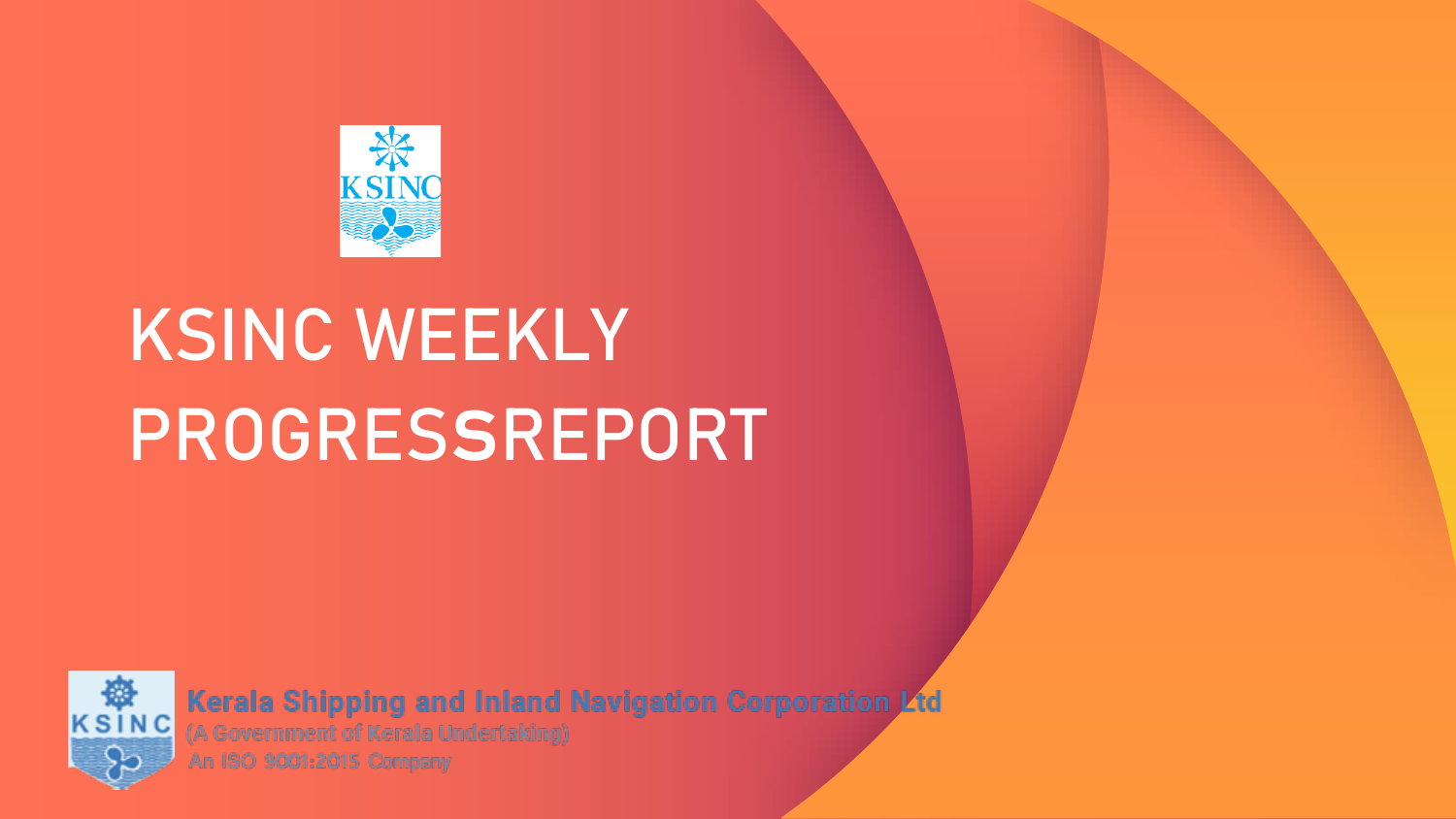### **CONSTRUCTION OF FERRY TERMINAL JETTY**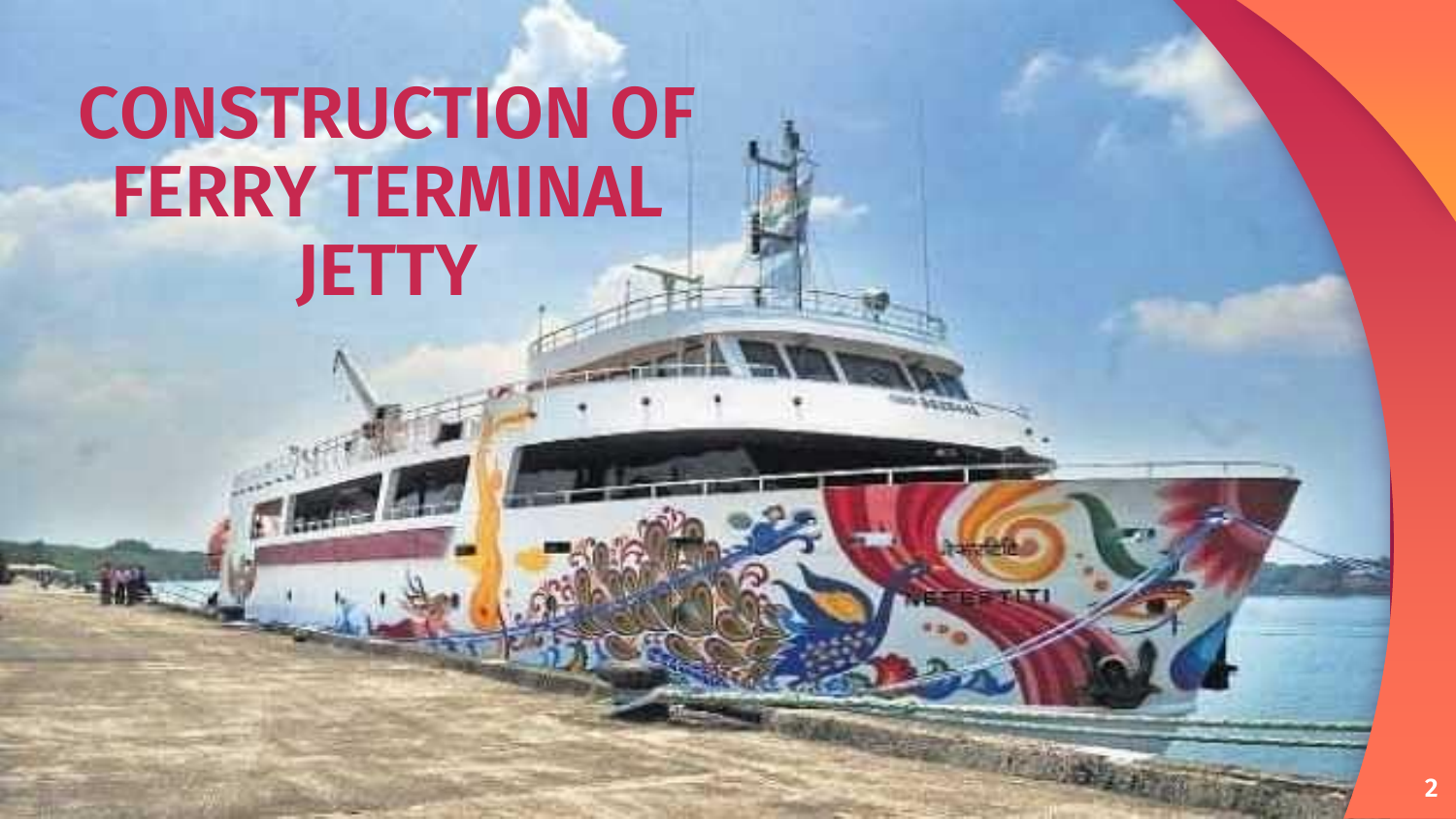| <b>Name of contractor</b>           | $:$ IBMK           |
|-------------------------------------|--------------------|
| <b>Agreement date</b>               | $: 30 - 06 - 2021$ |
| <b>Agreed Amount</b>                | :Rs.4,62,98,477.04 |
| <b>Site Handover date</b>           | $:09-07-2021$      |
| <b>Project duration</b>             | $: 18$ months      |
| <b>Scheduled Date of Completion</b> | $: 03 - 05 - 2021$ |
| <b>Expected Date of completion</b>  | $:08-01-2023$      |

| Achieved progress as on 19-10-2021 - 1 % |                            |  |
|------------------------------------------|----------------------------|--|
| Last week progress in %                  | Current week progress -1 % |  |
|                                          |                            |  |
| <b>Current Bill Status:</b>              |                            |  |
| Current Financial Progress : %           |                            |  |
|                                          |                            |  |

#### **Status of Work in terms of components:**

❑ Demolition of old jetty

❑ Mobilization of Pontoons for work.

# BARU **O CALDUAL CAMERA**

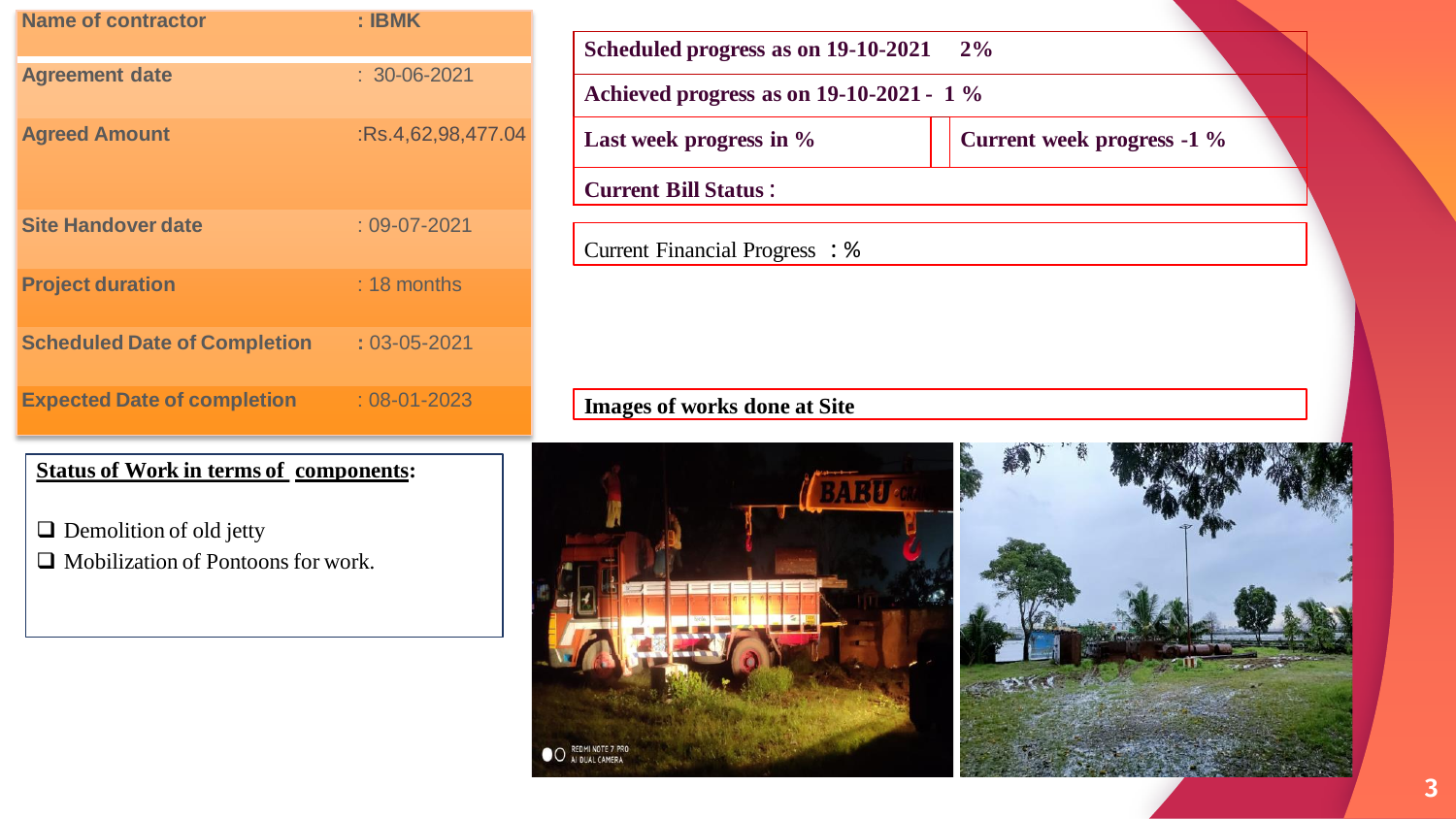### **CONSTRUCTION OF 500 MT BULK BARGES**

where do do the deal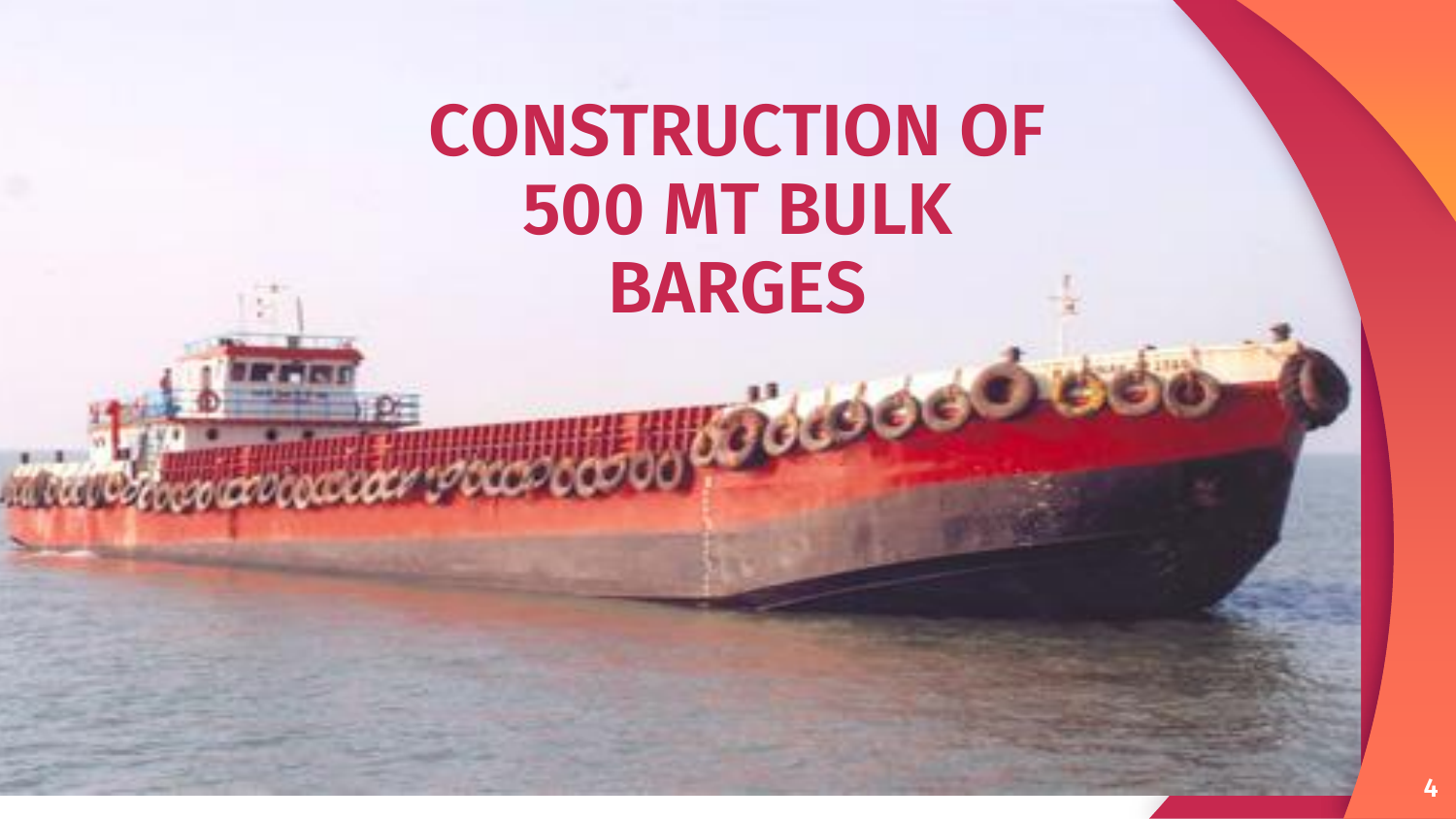| <b>Name of contractor</b>           |  |
|-------------------------------------|--|
| <b>Agreement date</b>               |  |
| <b>Agreed Amount</b>                |  |
| <b>Site Handover date</b>           |  |
| <b>Project duration</b>             |  |
| <b>Scheduled Date of Completion</b> |  |
| <b>Expected Date of completion</b>  |  |

| Achieved progress as on 19-10-2021 - % |                           |  |
|----------------------------------------|---------------------------|--|
| Last week progress in $\%$             | Current week progress - % |  |
| <b>Current Bill Status:</b>            |                           |  |
| <b>Current Financial Progress:</b> %   |                           |  |
|                                        |                           |  |

**Status of Work in terms of components: Preparation of estimation under process.**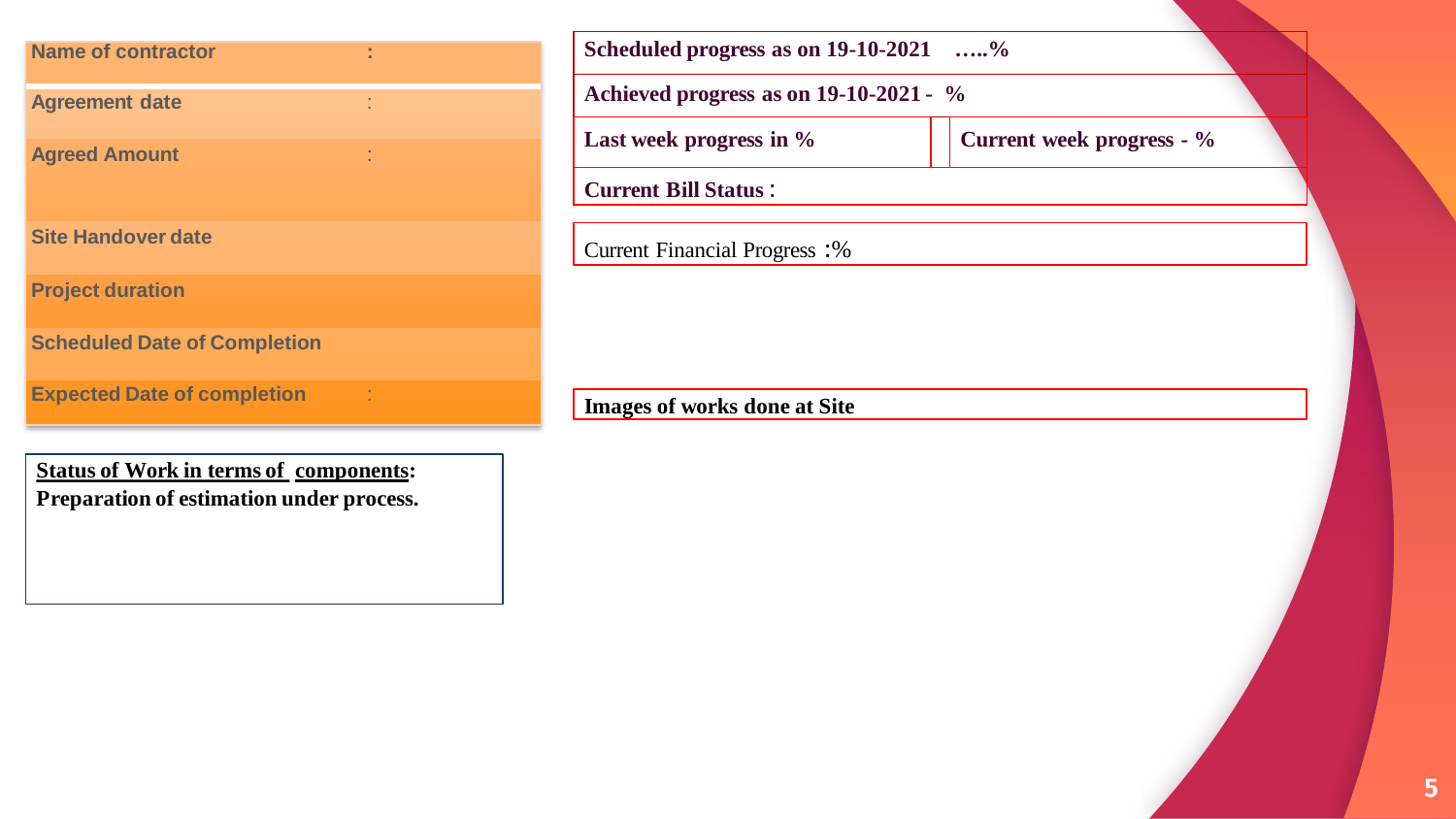### **MODERNIZATION OF SLIPWAY**